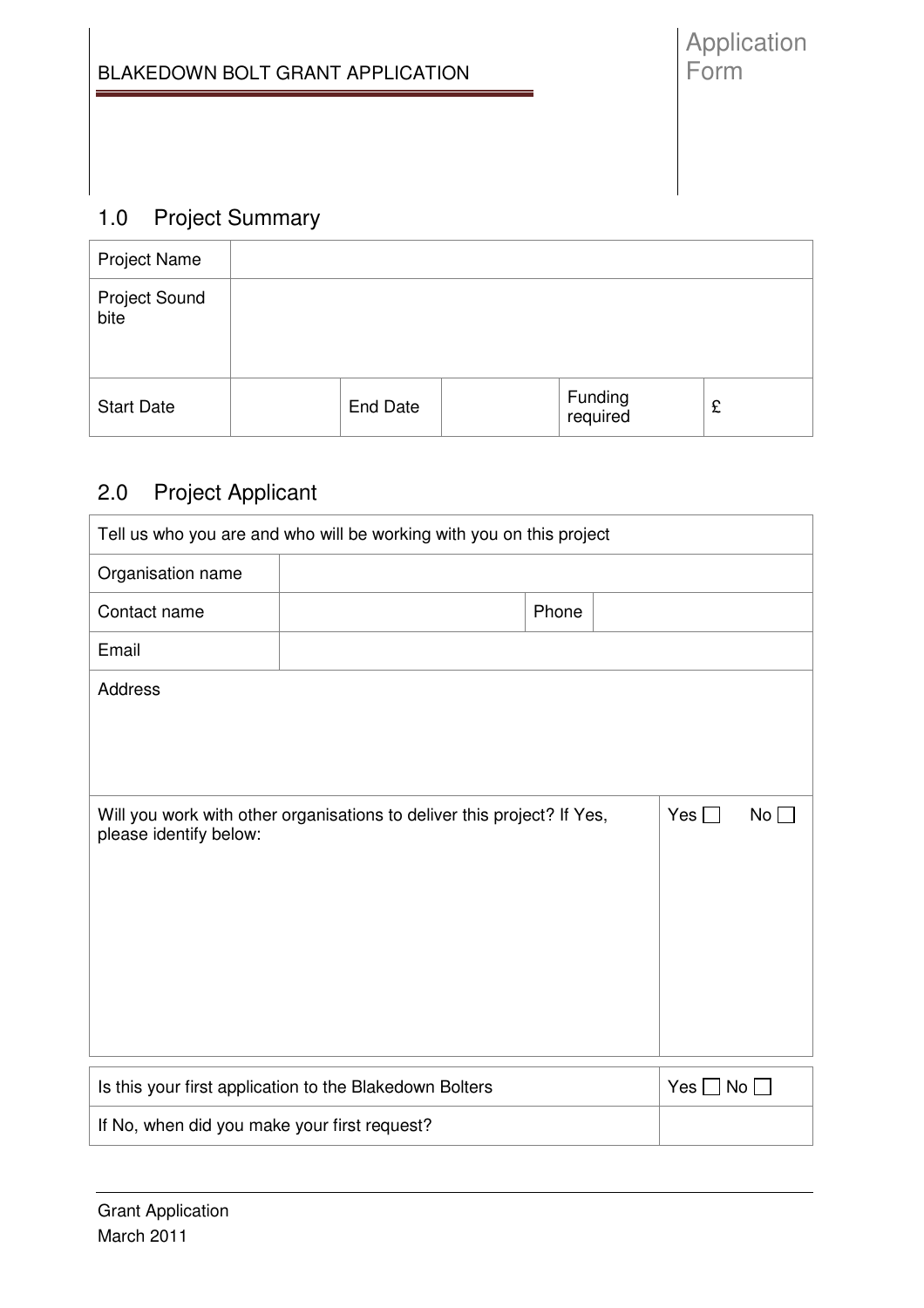### 3.0 Project Detail

**3.1 Project Need** – Why is this project required? Tell us about the problem your project is intended to solve

**3.2 Project Demand** – **Who** will benefit from this project? **How** do you know there is support for the project? Which organisations or individuals want a project of this nature and what is the likelihood that they will make use of it.

**3.3 Project Description** - Describe **what** your project will do, **how** it will be delivered and operate, **where** and **when** will it be delivered and **what** you will spend funding on.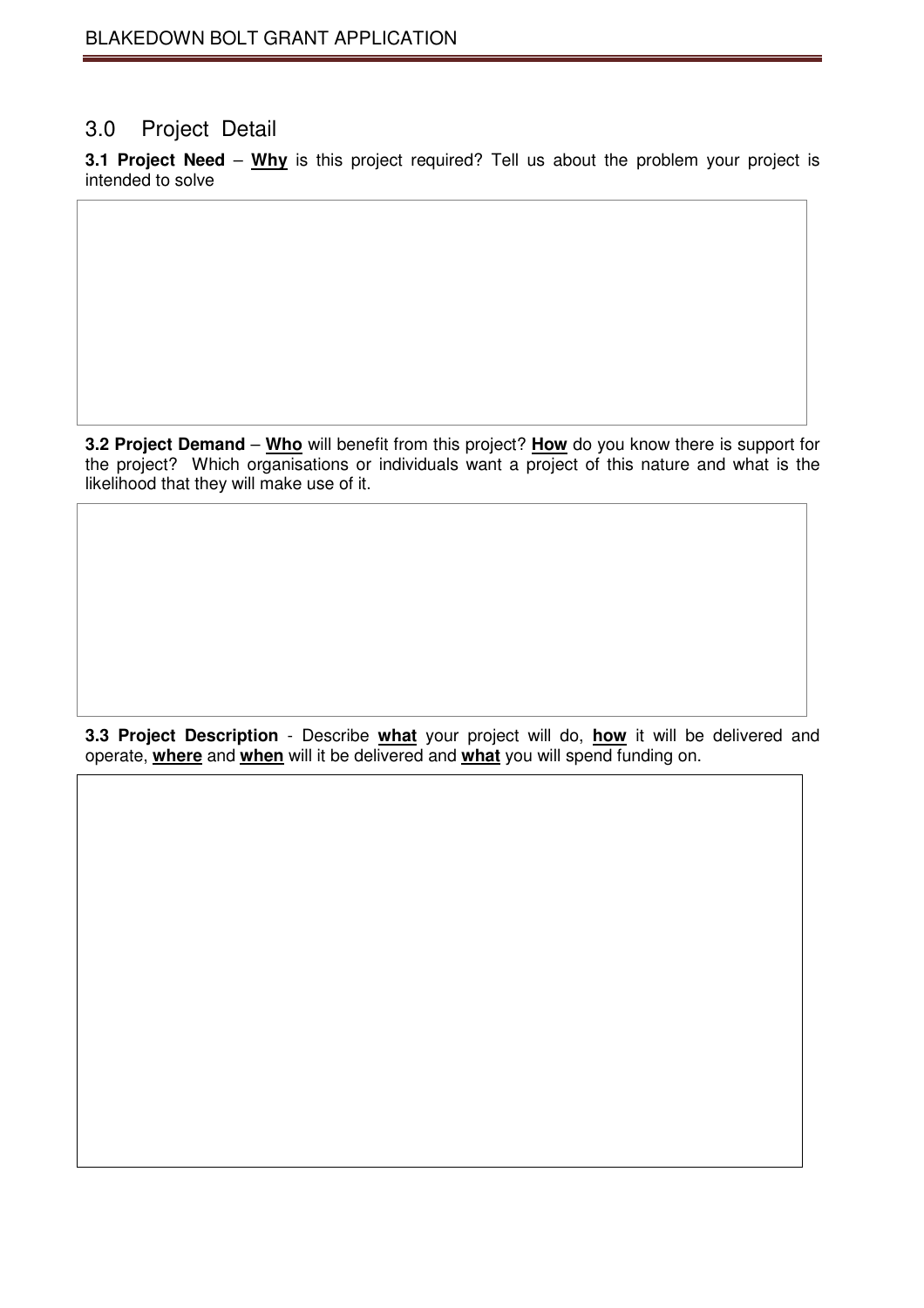**3.4 Project Achievement** – What will your project aim to achieve?

#### **3.5 Sustaining the Project?**

Explain briefly how the project's operation and benefits will be maintained after this grant support has finished.

#### **3.6 Planning/Consents**

If there are any planning or other consents relating to this project, please list them below. Which Local Authority have you applied to? What have you applied for?

Expected decision date: